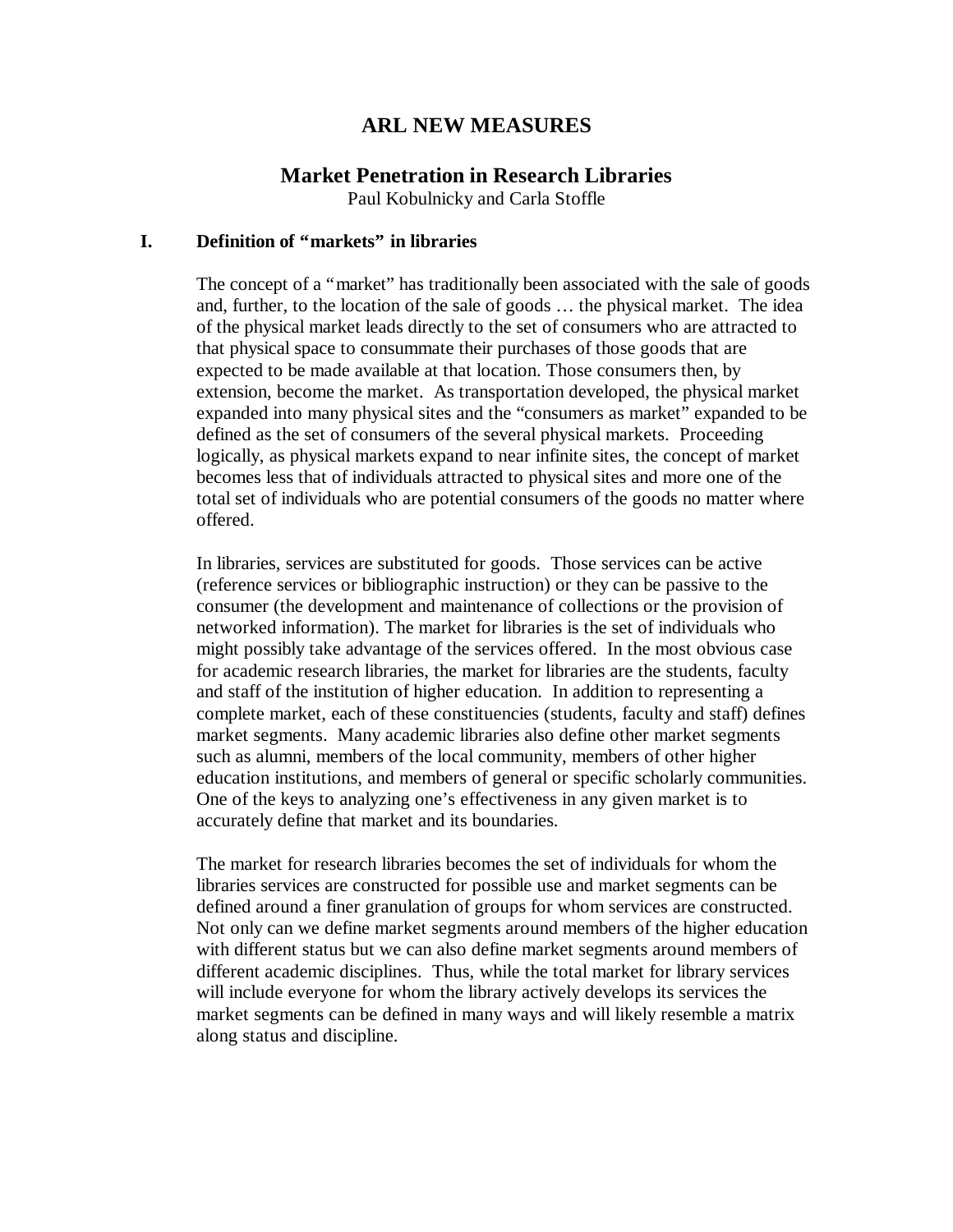#### II. **Definition of "market penetration"**

"Market penetration" (also known as market share) is a term that was developed to permit businesses to know what percentage of all possible sales were represented by their actual sales. In common practice, one measures market penetration by measuring all real sales of a given good for a given period and then comparing that total with the total of all sales of that specific good for the same period made by one's own company. It is important to measure market penetration because one's sales of a given good may go up, implying success, but actually not have increased as much as the total sales have increased. In this case one's share of the market has fallen and one's penetration has actually weakened.

In the service sector, and especially in the non-profit service sector, market penetration is somewhat more complex to measure because the total market is often more than all of those who actually take advantage of the goods or services in a given period. The total market also includes those who could take advantage of the market. In many instances there is no simple metric, such as total sales, to let us know what the total market is and thus to let us calculate what part of it we have captured. In these cases, we have to make assumptions (which must be eventually tested) about our market. We must make assumptions about the extent to which we expect all members of various communities to take advantage of our services and then measure the extent to which they do.

### III. **Relation of "penetration" to Library markets.**

In the research library environment, libraries construct services under the assumption that all or most members of the academic community require those services. While we may make some differential expectation on members of various market segments (our expectations for university staff may be low, our expectations for graduate students may be very high) we still make assumptions about university need. The idea behind measuring penetration in the research library environment is to gain greater understanding of the extent to which our community makes any use of our services and, possibly, to measure both extent and quality of use.

To bring this matter into clarity requires some examples. Research libraries build collections and services on the assumption that all members of the faculty require those services. If we were to consider all members of the faculty (carefully defined) to be a market segment then we would want to verify that all members of the faculty did indeed make use of the libraries services. Most of us know that this is not true for faculty and not even close to true for many other market segments. However, knowing what percentage of the market segment does use our services gives us a metric for evaluating, over time, the impact of changes in services and/or marketing techniques designed to attract a greater percentage of the market segment to the service.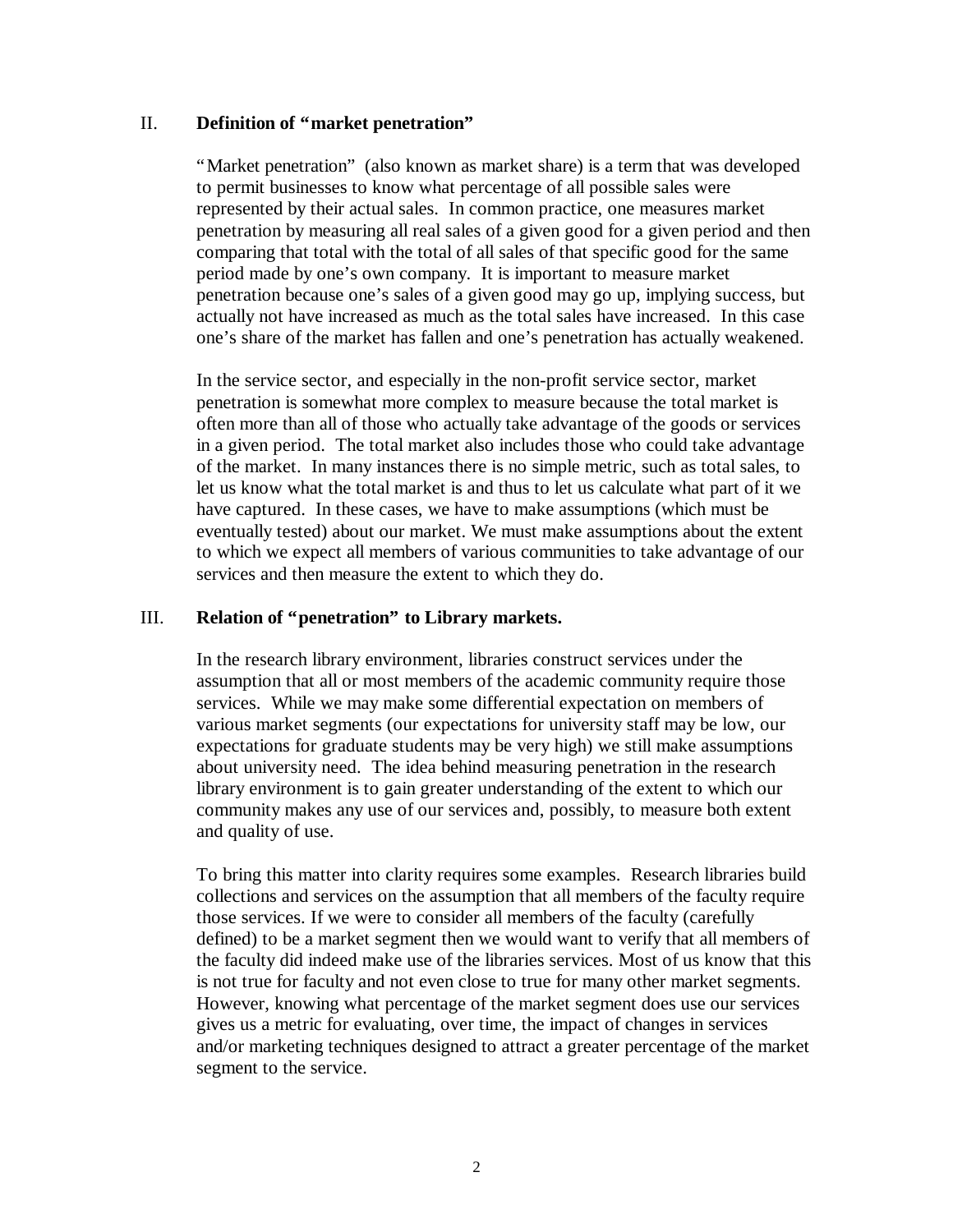In the research university environment, the market for library services is all possible users of the research library. Many of these segments of this market should yield high penetration. The faculty and graduate student segments should be highly penetrated. The segment of the faculty and graduate students in History should be very highly penetrated. We would expect that undergraduate engineering majors are a segment that is very lightly penetrated. Likewise, we would expect that alumni that are no longer enrolled would be a segment that is very lightly penetrated, as we desire it to be. However, knowing through careful analysis, what our levels of penetration actually are for a given segment allows us to target services to attempt to enhance or lessen that penetration.

#### IV. **Measurement techniques**

There are two basic techniques for measuring market penetration in libraries. The first is by survey instruments and the second is through usage statistics. Survey's permit libraries to evaluate market penetration for a wide variety of services and many different services simultaneously. Surveys can be total population for small markets or for market segments or can be statistically valid samples for large markets or across many market segments. Usage statistics on the other hand, give accurate measures of use but restrict studies only to those areas where data collection is meaningful. One could set up library management software to record all valid patrons and then keep track of those who circulated books during the year. At the end of the year, by status, one would have a good sense of the degree to which the circulation service penetrated the entire market of valid borrowers and similar penetration of various segments by status and discipline. But it would only measure circulation, a poor measure of total library impact for engineers for example.

One of the tasks of the market penetration study group would be to design data capture and evaluation instruments that would build a suite of penetration studies that could be carried out in both longitudinal (temporal) and latitudinal (cross institutional) manners. In addition, much work would have to be done on the definition of standard markets and market segments.

#### V. **Impact of "penetration" on mission**

Research libraries expect that the service they provide is essential to the work of the institution. Studying market penetration will provide us with a more accurate sense of how critical libraries are to all members of the library's market and to those factors that enhance or lessen that impact. While it is important to understand what users of library services value in those services, it is critically important to understand if non-users could be enticed to use the library through the offering of different services. It is even important to know where there is little penetration and little hope that penetration can or should be increased. Market penetration is simply one technique for evaluating the relationship between a market or market segment and the services that are offered. While it may not be